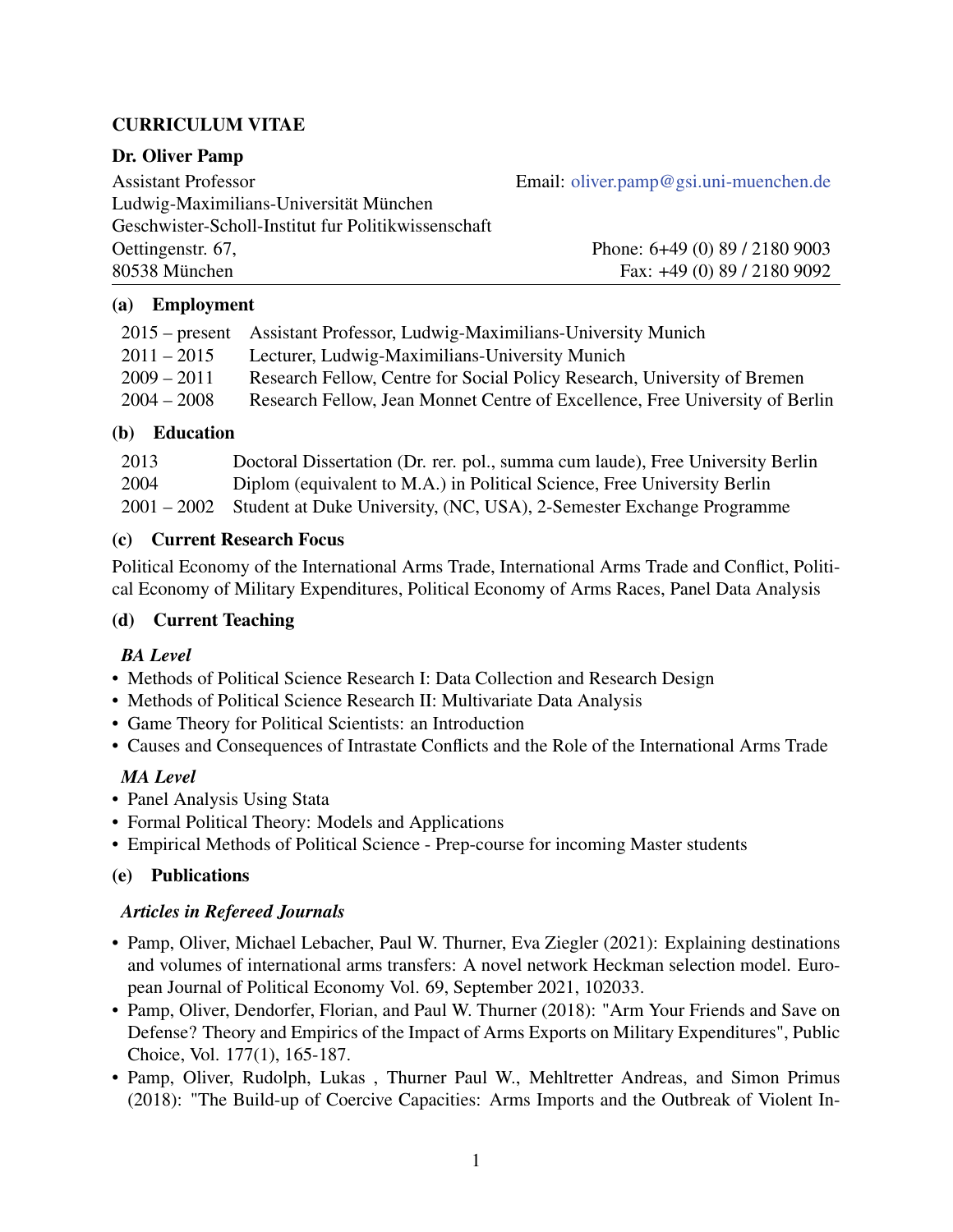trastate Conflicts", Journal of Peace Research, Vol. 55(4), 430-444.

- Schulze, Christian, Pamp, Oliver, and Paul W. Thurner (2017): "Economic Incentives and the Effectiveness of Non-Proliferation Norms: German Major Conventional Arms Transfers 1953- 2013", International Studies Quarterly Vol. 61(3), 529-543.
- Pamp, Oliver, and Paul W. Thurner (2017): "Trading Arms and the Demand for Military Expenditures: Empirical Explorations Using New SIPRI-Data", Defense and Peace Economics, Vol. 27(4), 457-472.
- Pamp, Oliver (2011): "Einkommensungleichheit und staatliche Umverteilungsreaktionen: Ist die Mittelschicht der grosse Verlierer?", Sozialer Fortschritt, Vol. 60(4), 281-288.
- Mohl Philipp and Oliver Pamp (2009): Inequality Redistributional Spending: An Empirical Reinvestigation of Competing Theories", Public Finance and Management, Vol. 9(2), 179-234.
- Pamp, Oliver (2008): Preferences and Political Institutions: Explaining Fiscal Retrenchment in the European Union" European Political Economy Review, Vol. 8, (Spring 2008),4-39

### *Monographs and Contributions to Books*

- Pamp, Oliver, and Jan Schnellenbach (2018): "Finanzpolitik" in: Mause, Karsten, Müller, Christian, Schubert, Klaus (Eds.): Politik und Wirtschaft - Ein integratives Kompendium, Springer, 2018.
- Pamp, Oliver (2015): Political Preferences and the Aging of Populations: Political-Economy Explanations of Pension Reform, Springer VS.
- Pamp, Oliver (2009): "Explaining Fiscal Retrenchment in the European Union: Rational Decisionmaking and Institutional Constraints", in: Saurugger, Sabine / Deschaux-Beaume, Delphine / Delori, Mathias (Eds.): Le choix rationnel en science politique. Debats critiques. Presses Universitaires de Rennes, 2009.
- Bolle, Michael, and Oliver Pamp (2009): "Sustainable Convergence and Pension Reform in Central and Eastern Europe" in: Stuchlik, Andrej (Ed.): Rentenreform in Mittel- und Osteuropa. VS-Verlag, 2009.
- Pamp, Oliver (2006): "The Political Economy of Fiscal Retrenchment: An Empirical Investigation." in Bodenstein, Tilo. and M. Bolle (Eds.): After Eastward Enlargement: Political Economy Perspectives on a New Europe. BWV, 2006.
- Jacobsen, Hanns-Dieter, and Oliver Pamp (2005): Die EURO-Zone. Das neue Kerneuropa?" in Franzke, Jochen (Ed.): Europa in der Denkpause - Wege aus der Verfassungskrise. Brandenburgische Landeszentrale fur politische Bildung, 2005.

### *Other Publications*

- Pamp, Oliver (2010): "Review of: Lane Kenworthy and Alexander Hicks (eds.) (2008): Method and Substance in Macrocomparative Analysis. Palgrave Macmillan UK",Czech Sociological Review, Vol. 46(3), 475-478.
- Pamp, Oliver (2009): "Einkommensungleichheit und Umverteilung Der Sog zur Mitte", ZeS report, Vol. 14(1), 6-9.
- Bolle, Michael, and Oliver Pamp (2006): "It's politics, stupid! EMU enlargement between an economic rock and a political hard place", CESifo Forum, Vol. 7(4), 22-28.